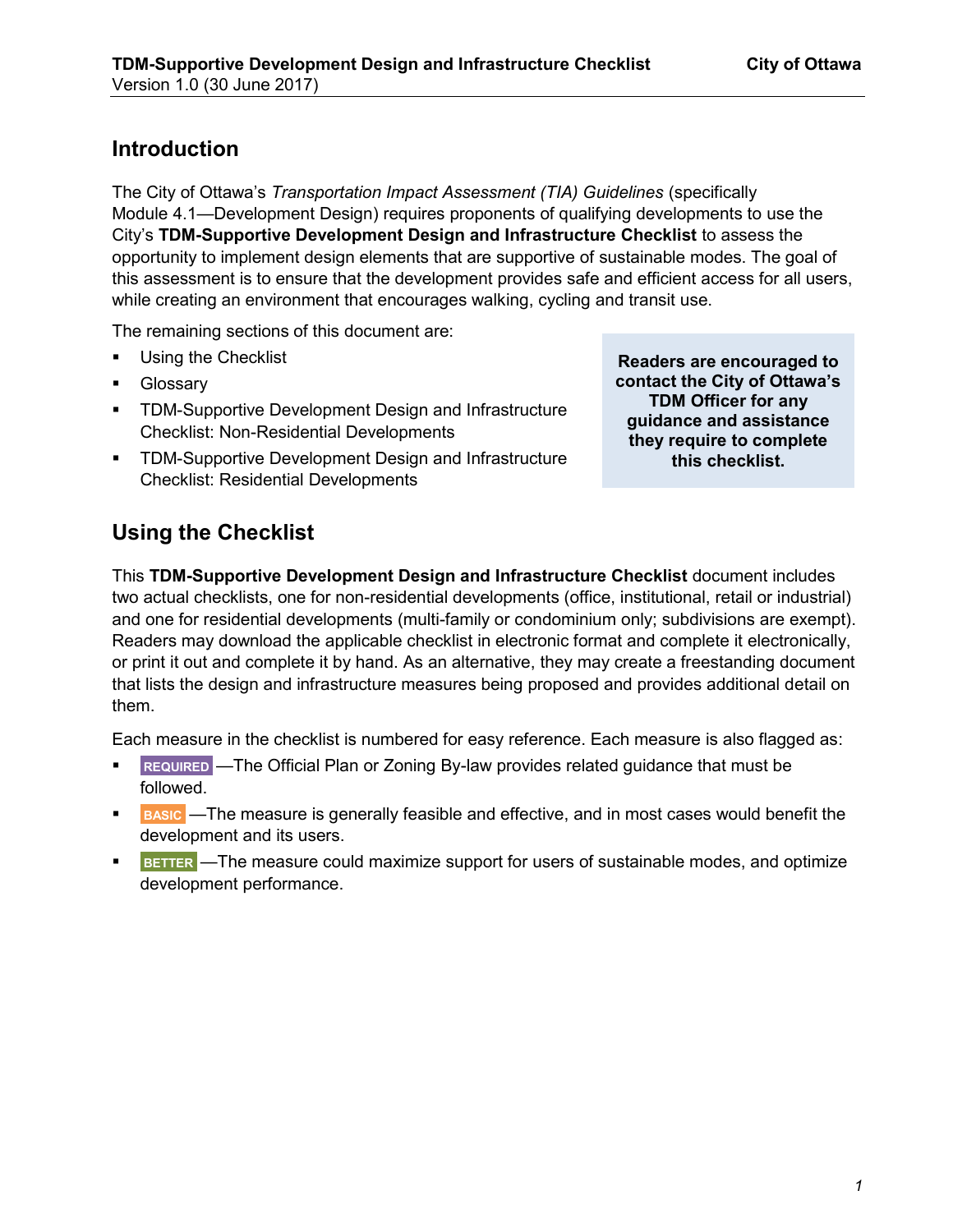# <span id="page-1-0"></span>**Glossary**

This glossary defines and describes the following measures that are identified in the **TDM-Supportive Development Design and Infrastructure Checklist**:

### *Walking & cycling: Routes*

- Building location & access points
- Facilities for walking & cycling
- Amenities for walking & cycling

#### *Walking & cycling: End-of-trip facilities*

- Bicycle parking
- Secure bicycle parking
- Shower & change facilities
- Bicycle repair station

#### *Transit*

- Walking routes to transit
- Customer amenities

## *Ridesharing*

- Pick-up & drop-off facilities
- Carpool parking

## *Carsharing & bikesharing*

- Carshare parking spaces
- Bikeshare station location

#### *Parking*

- Number of parking spaces
- Separate long-term & short-term parking areas

#### *Other*

• On-site amenities to minimize off-site trips

In addition to specific references made in this glossary, readers should consult the City of Ottawa's design and planning guidelines for a variety of different land uses and contexts, available on the City's website at [www.ottawa.ca](http://www.ottawa.ca/). Readers may also find the following resources to be helpful:

- *Promoting Sustainable Transportation through Site Design*, Institute of Transportation Engineers, 2004 ([www.cite7.org/wpdm-package/iterp-promoting-sustainable-transportation](http://www.cite7.org/wpdm-package/iterp-promoting-sustainable-transportation))
- *Bicycle End-of-Trip Facilities: A Guide for Canadian Municipalities and Employers*, Transport Canada, 2010 ([www.fcm.ca/Documents/tools/GMF/Transport\\_Canada/BikeEndofTrip\\_EN.pdf](http://www.fcm.ca/Documents/tools/GMF/Transport_Canada/BikeEndofTrip_EN.pdf))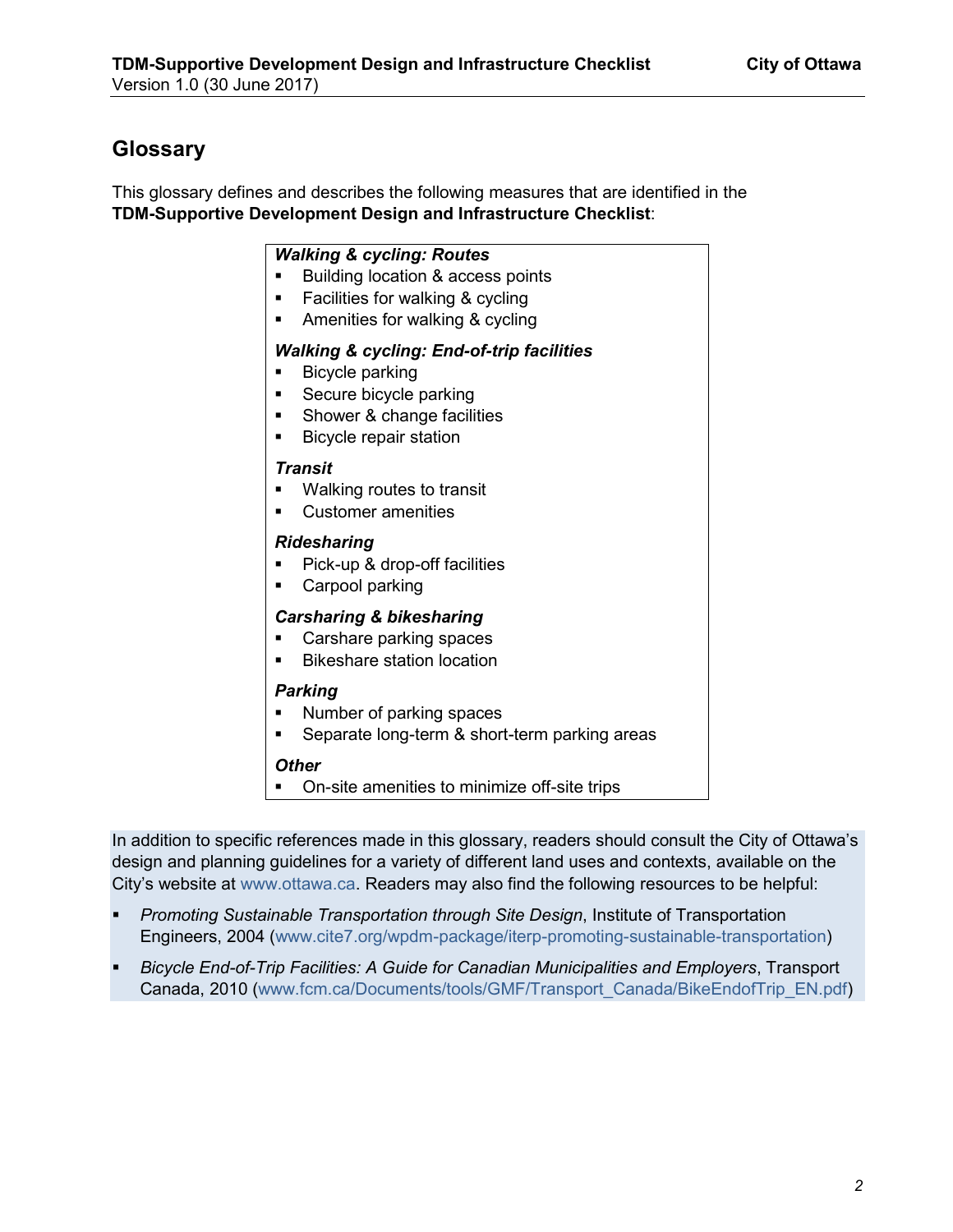## → *Walking & cycling: Routes*

**Building location & access points***.* Correctly positioning buildings and their entrances can help make walking convenient, comfortable and safe. Minimizing travel distances and maximizing visibility are key.

**Facilities for walking & cycling.** The Official Plan gives clear direction on the provision and design of walking and cycling facilities for both access and circulation. On larger, busier sites (e.g. multi-building campuses) the inclusion of sidewalks, pathways, marked crossings, stop signs and traffic calming features can create a safer and more supportive environment for active transportation.

**Amenities for walking & cycling.** Lighting, landscaping, benches and wayfinding can make walking and cycling safer and more secure, comfortable and accessible.

## → *Walking & cycling: End-of-trip facilities*

**Bicycle parking.** The Official Plan and Zoning By-law both address the need for adequate bicycle parking at developments. Weather protection and theft prevention are major concerns for commuters who spend hundreds or thousands of dollars on a quality bicycle. Bicycle racks should have a design that enables secure locking while preventing damage to wheels. They should be located within sight of busy areas such as main building entrances or staffed parking kiosks.

**Secure bicycle parking.** Ottawa's Zoning By-law requires a secure area for bicycles at office or residential developments having more than 50 bicycle parking spaces. Lockable outdoor bike cages or indoor storage rooms that limit access to registered users are ideal.

**Shower & change facilities.** Longer-distance cyclists, joggers and even pedestrians can need a place to shower and change at work; the lack of such facilities is a major barrier to active commuting. Lockers and drying racks provide a place to store gear away from workspaces, and showers and grooming stations allow commuters to make themselves presentable for the office.

**Bicycle repair station.** Cycling commuters can experience maintenance issues that make the homeward trip difficult or impossible. A small supply of tools (e.g. air pump, Allen keys, wrenches) and supplies (e.g. inner tube patches, chain lubricant) in the workplace can help.

## → *Transit*

**Customer amenities.** Larger developments that feature an on-site transit stop can make transit use more attractive by providing shelters, lighting and benches. Even better, they could integrate the passenger waiting area into a building entrance.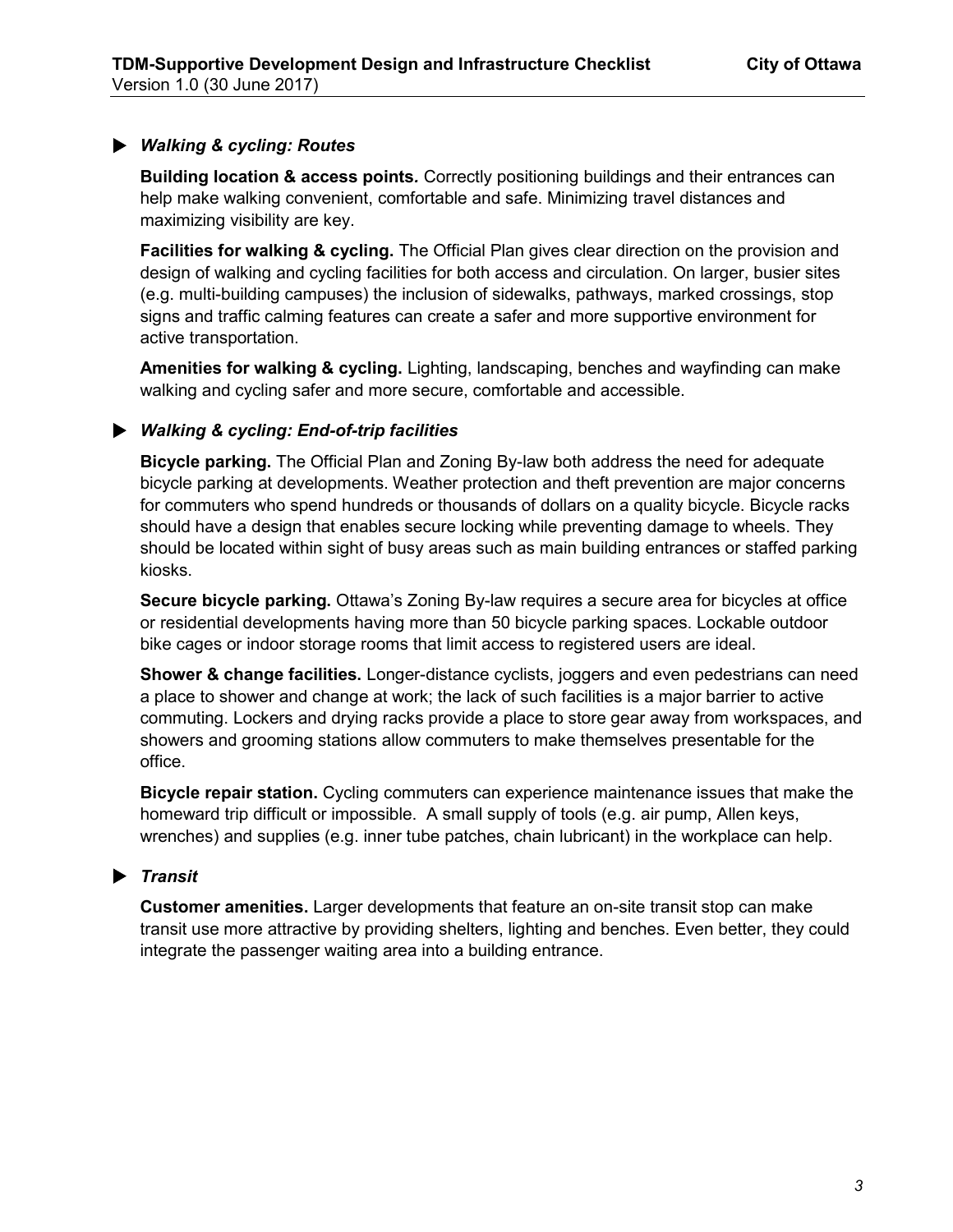## → *Ridesharing*

**Pick-up & drop-off facilities.** Having a safe place to load or unload passengers (for carpools as well as taxis and ride-hailing services) without obstructing pedestrians, cyclists or other vehicles can help make carpooling work.

**Carpool parking.** At destinations with large parking lots (or lots that regularly fill to capacity), signed priority carpool parking spaces can be an effective ridesharing incentive. Priority spaces are frequently abused by non-carpoolers, so a system to provide registered users with vehicle identification tags is recommended.

#### → *Carsharing & bikesharing*

**Carshare parking spaces.** For developments where carsharing could be an attractive option for employees, visitors or residents, ensuring an attractive location for future carshare parking spaces can avoid challenges associated with future retrofits.

**Bikeshare station location.** For developments where bikesharing could be an attractive option for employees, visitor or residents, ensuring an attractive location for a future bikeshare station can avoid challenges associated with future retrofits.

#### → *Parking*

**Number of parking spaces.** Parking capacity is an important variable in development design, as it can either support or subvert the mode share targets set during the transportation impact analysis (TIA). While the Zoning By-law establishes any minimum and/or maximum requirements for parking capacity, it also allows a reduction in any minimum to reflect the existence of on-site shower, change and locker rooms provided for cyclists.

**Separate long-term & short-term parking areas.** Because access to unused parking spaces can be a powerful incentive to drive, developments can better manage their parking supply and travel behaviours by separating long-term from short-term parking through the use of landscaping, gated controls or signs. Doing so makes it difficult for long-term parkers (e.g. commuters) to park in short-term areas (e.g. for visitors) as long as enforcement occurs; it also protects long-term parking capacity for its intended users.

## ▶ Other

**On-site amenities to minimize off-site trips.** Developments that offer facilities to limit employees' need for a car during their commute (e.g. to drop off children at daycare) or during their workday (e.g. to hit the gym) can free employees to make the commuting decision that otherwise works best for them.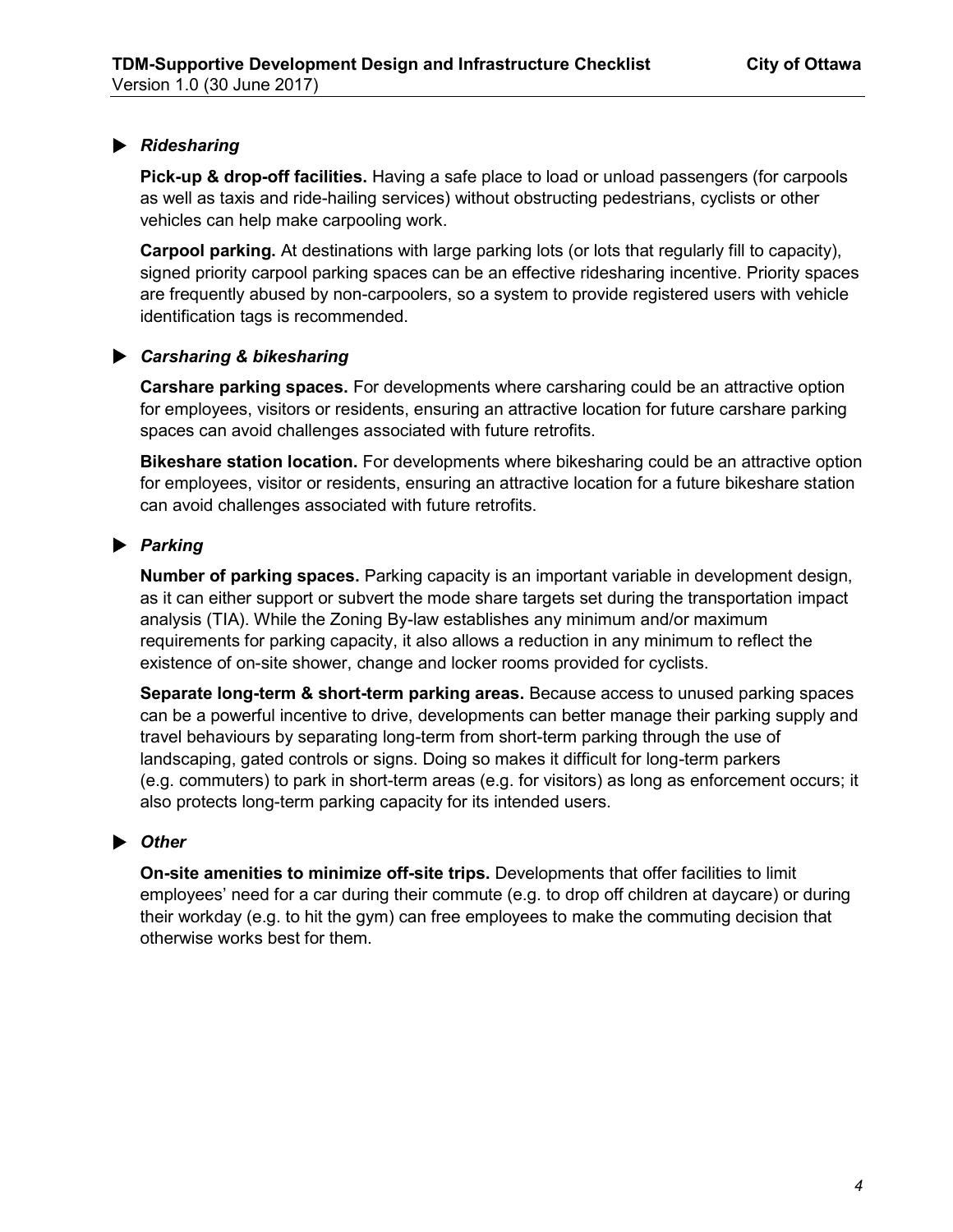# <span id="page-4-0"></span>**TDM-Supportive Development Design and Infrastructure Checklist:**

*Non-Residential Developments (office, institutional, retail or industrial)* 

| Legend          |                                                                                                                   |  |
|-----------------|-------------------------------------------------------------------------------------------------------------------|--|
| <b>REQUIRED</b> | The Official Plan or Zoning By-law provides related guidance<br>that must be followed                             |  |
| <b>BASIC</b>    | The measure is generally feasible and effective, and in most<br>cases would benefit the development and its users |  |
| <b>BETTER</b>   | The measure could maximize support for users of sustainable<br>modes, and optimize development performance        |  |

| TDM-supportive design & infrastructure measures:<br><b>Non-residential developments</b> |       |                                                                                                                                                                                                                                                                                                                                                                                                                                                                                                                                                                                                                                                       | <b>Check if completed &amp;</b><br>add descriptions, explanations<br>or plan/drawing references |
|-----------------------------------------------------------------------------------------|-------|-------------------------------------------------------------------------------------------------------------------------------------------------------------------------------------------------------------------------------------------------------------------------------------------------------------------------------------------------------------------------------------------------------------------------------------------------------------------------------------------------------------------------------------------------------------------------------------------------------------------------------------------------------|-------------------------------------------------------------------------------------------------|
|                                                                                         | 1.    | <b>WALKING &amp; CYCLING: ROUTES</b>                                                                                                                                                                                                                                                                                                                                                                                                                                                                                                                                                                                                                  |                                                                                                 |
|                                                                                         | $1.1$ | <b>Building location &amp; access points</b>                                                                                                                                                                                                                                                                                                                                                                                                                                                                                                                                                                                                          |                                                                                                 |
| <b>BASIC</b>                                                                            | 1.1.1 | Locate building close to the street, and do not locate<br>parking areas between the street and building entrances                                                                                                                                                                                                                                                                                                                                                                                                                                                                                                                                     | $\Box$                                                                                          |
| <b>BASIC</b>                                                                            |       | 1.1.2 Locate building entrances in order to minimize walking<br>distances to sidewalks and transit stops/stations                                                                                                                                                                                                                                                                                                                                                                                                                                                                                                                                     | $\Box$                                                                                          |
| <b>BASIC</b>                                                                            | 1.1.3 | Locate building doors and windows to ensure visibility of<br>pedestrians from the building, for their security and<br>comfort                                                                                                                                                                                                                                                                                                                                                                                                                                                                                                                         | $\mathbb{R}^n$                                                                                  |
|                                                                                         | 1.2   | <b>Facilities for walking &amp; cycling</b>                                                                                                                                                                                                                                                                                                                                                                                                                                                                                                                                                                                                           |                                                                                                 |
| <b>REQUIRED</b>                                                                         | 1.2.1 | Provide convenient, direct access to stations or major<br>stops along rapid transit routes within 600 metres;<br>minimize walking distances from buildings to rapid<br>transit; provide pedestrian-friendly, weather-protected<br>(where possible) environment between rapid transit<br>accesses and building entrances; ensure quality<br>linkages from sidewalks through building entrances to<br>integrated stops/stations (see Official Plan policy 4.3.3)                                                                                                                                                                                        | $\lfloor \rceil$                                                                                |
| REQUIRED 1.2.2                                                                          |       | Provide safe, direct and attractive pedestrian access<br>from public sidewalks to building entrances through<br>such measures as: reducing distances between public<br>sidewalks and major building entrances; providing<br>walkways from public streets to major building<br>entrances; within a site, providing walkways along the<br>front of adjoining buildings, between adjacent buildings,<br>and connecting areas where people may congregate,<br>such as courtyards and transit stops; and providing<br>weather protection through canopies, colonnades, and<br>other design elements wherever possible (see Official<br>Plan policy 4.3.12) | $\Box$                                                                                          |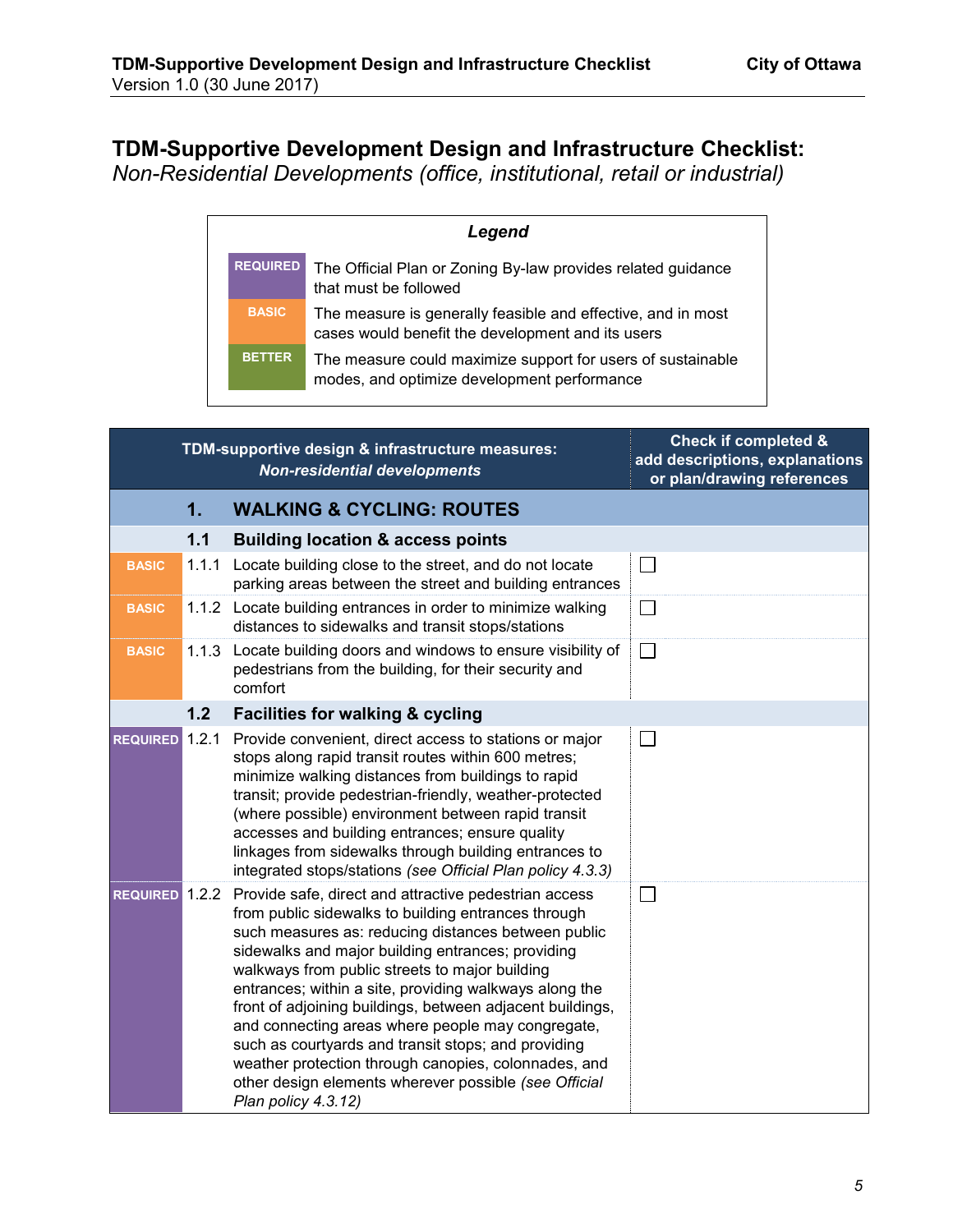|                       |       | TDM-supportive design & infrastructure measures:<br><b>Non-residential developments</b>                                                                                                                                                                                                                                                                                                                                                                               | <b>Check if completed &amp;</b><br>add descriptions, explanations<br>or plan/drawing references |
|-----------------------|-------|-----------------------------------------------------------------------------------------------------------------------------------------------------------------------------------------------------------------------------------------------------------------------------------------------------------------------------------------------------------------------------------------------------------------------------------------------------------------------|-------------------------------------------------------------------------------------------------|
|                       |       | REQUIRED 1.2.3 Provide sidewalks of smooth, well-drained walking<br>surfaces of contrasting materials or treatments to<br>differentiate pedestrian areas from vehicle areas, and<br>provide marked pedestrian crosswalks at intersection<br>sidewalks (see Official Plan policy 4.3.10)                                                                                                                                                                               |                                                                                                 |
| <b>REQUIRED</b> 1.2.4 |       | Make sidewalks and open space areas easily<br>accessible through features such as gradual grade<br>transition, depressed curbs at street corners and<br>convenient access to extra-wide parking spaces and<br>ramps (see Official Plan policy 4.3.10)                                                                                                                                                                                                                 | $\Box$                                                                                          |
| <b>REQUIRED</b> 1.2.5 |       | Include adequately spaced inter-block/street cycling and<br>pedestrian connections to facilitate travel by active<br>transportation. Provide links to the existing or planned<br>network of public sidewalks, multi-use pathways and on-<br>road cycle routes. Where public sidewalks and multi-use<br>pathways intersect with roads, consider providing traffic<br>control devices to give priority to cyclists and<br>pedestrians (see Official Plan policy 4.3.11) | $\perp$                                                                                         |
| <b>BASIC</b>          |       | 1.2.6 Provide safe, direct and attractive walking routes from<br>building entrances to nearby transit stops                                                                                                                                                                                                                                                                                                                                                           | $\Box$                                                                                          |
| <b>BASIC</b>          | 1.2.7 | Ensure that walking routes to transit stops are secure,<br>visible, lighted, shaded and wind-protected wherever<br>possible                                                                                                                                                                                                                                                                                                                                           | $\Box$                                                                                          |
| <b>BASIC</b>          | 1.2.8 | Design roads used for access or circulation by cyclists<br>using a target operating speed of no more than 30 km/h,<br>or provide a separated cycling facility                                                                                                                                                                                                                                                                                                         | $\Box$                                                                                          |
|                       | 1.3   | Amenities for walking & cycling                                                                                                                                                                                                                                                                                                                                                                                                                                       |                                                                                                 |
| <b>BASIC</b>          | 1.3.1 | Provide lighting, landscaping and benches along<br>walking and cycling routes between building entrances<br>and streets, sidewalks and trails                                                                                                                                                                                                                                                                                                                         | $\Box$                                                                                          |
| <b>BASIC</b>          | 1.3.2 | Provide wayfinding signage for site access (where<br>required, e.g. when multiple buildings or entrances<br>exist) and egress (where warranted, such as when<br>directions to reach transit stops/stations, trails or other<br>common destinations are not obvious)                                                                                                                                                                                                   | $\Box$                                                                                          |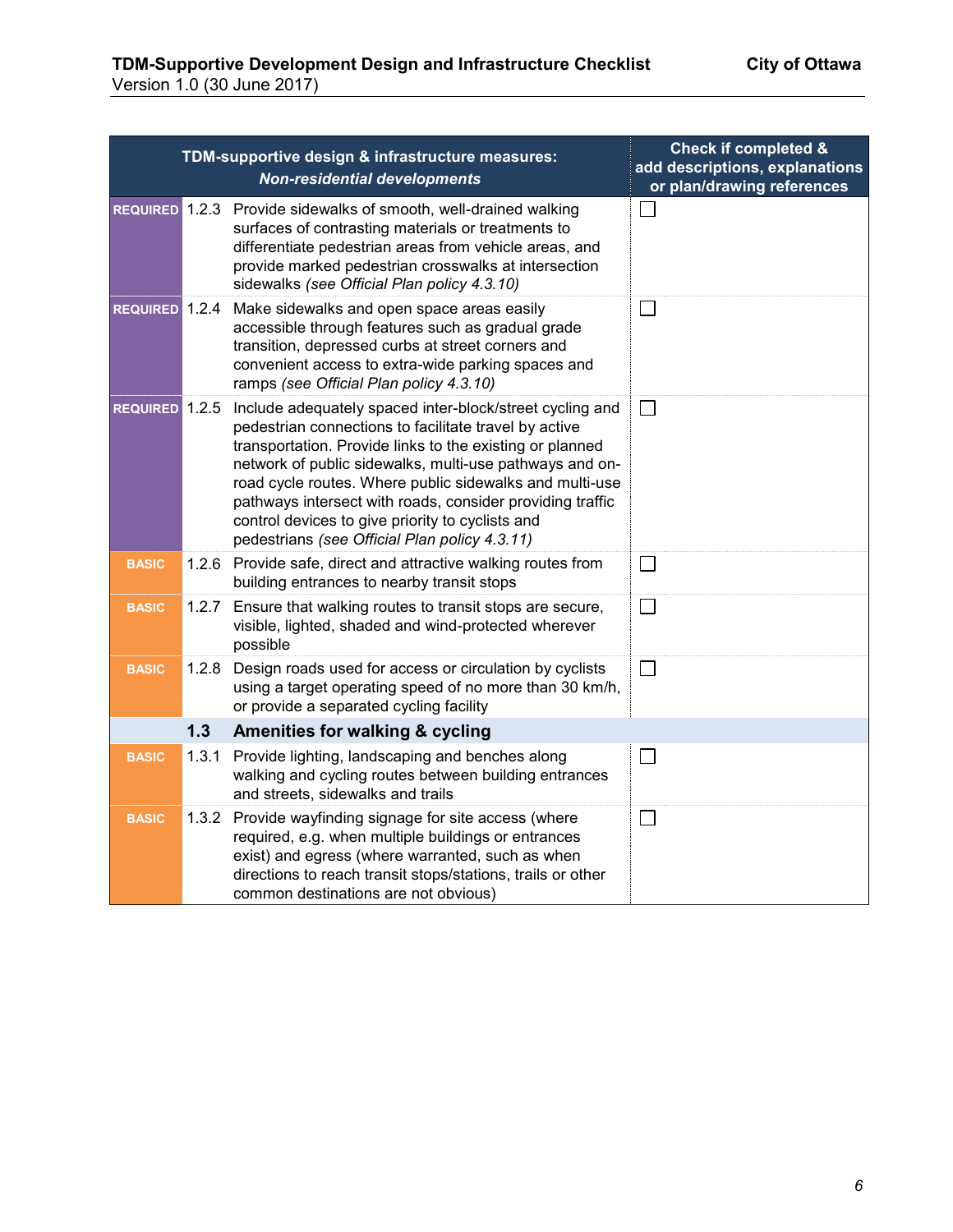|                |       | TDM-supportive design & infrastructure measures:<br><b>Non-residential developments</b>                                                                                                                                                                                 | <b>Check if completed &amp;</b><br>add descriptions, explanations<br>or plan/drawing references |
|----------------|-------|-------------------------------------------------------------------------------------------------------------------------------------------------------------------------------------------------------------------------------------------------------------------------|-------------------------------------------------------------------------------------------------|
|                | 2.    | <b>WALKING &amp; CYCLING: END-OF-TRIP FACILITIES</b>                                                                                                                                                                                                                    |                                                                                                 |
|                | 2.1   | <b>Bicycle parking</b>                                                                                                                                                                                                                                                  |                                                                                                 |
| REQUIRED 2.1.1 |       | Provide bicycle parking in highly visible and lighted<br>areas, sheltered from the weather wherever possible<br>(see Official Plan policy 4.3.6)                                                                                                                        | L                                                                                               |
|                |       | REQUIRED 2.1.2 Provide the number of bicycle parking spaces specified<br>for various land uses in different parts of Ottawa;<br>provide convenient access to main entrances or well-<br>used areas (see Zoning By-law Section 111)                                      | L                                                                                               |
| REQUIRED 2.1.3 |       | Ensure that bicycle parking spaces and access aisles<br>meet minimum dimensions; that no more than 50% of<br>spaces are vertical spaces; and that parking racks are<br>securely anchored (see Zoning By-law Section 111)                                                | $\mathbf{L}$                                                                                    |
| <b>BASIC</b>   | 2.1.4 | Provide bicycle parking spaces equivalent to the<br>expected number of commuter cyclists (assuming the<br>cycling mode share target is met), plus the expected<br>peak number of customer/visitor cyclists                                                              | $\Box$                                                                                          |
| <b>BETTER</b>  |       | 2.1.5 Provide bicycle parking spaces equivalent to the<br>expected number of commuter and customer/visitor<br>cyclists, plus an additional buffer (e.g. 25 percent extra)<br>to encourage other cyclists and ensure adequate<br>capacity in peak cycling season         | $\Box$                                                                                          |
|                | 2.2   | Secure bicycle parking                                                                                                                                                                                                                                                  |                                                                                                 |
| REQUIRED 2.2.1 |       | Where more than 50 bicycle parking spaces are<br>provided for a single office building, locate at least 25%<br>of spaces within a building/structure, a secure area<br>(e.g. supervised parking lot or enclosure) or bicycle<br>lockers (see Zoning By-law Section 111) |                                                                                                 |
| <b>BETTER</b>  |       | 2.2.2 Provide secure bicycle parking spaces equivalent to the<br>expected number of commuter cyclists (assuming the<br>cycling mode share target is met)                                                                                                                | $\Box$                                                                                          |
|                | 2.3   | <b>Shower &amp; change facilities</b>                                                                                                                                                                                                                                   |                                                                                                 |
| <b>BASIC</b>   | 2.3.1 | Provide shower and change facilities for the use of<br>active commuters                                                                                                                                                                                                 |                                                                                                 |
| <b>BETTER</b>  | 2.3.2 | In addition to shower and change facilities, provide<br>dedicated lockers, grooming stations, drying racks and<br>laundry facilities for the use of active commuters                                                                                                    |                                                                                                 |
|                | 2.4   | <b>Bicycle repair station</b>                                                                                                                                                                                                                                           |                                                                                                 |
| <b>BETTER</b>  | 2.4.1 | Provide a permanent bike repair station, with commonly<br>used tools and an air pump, adjacent to the main<br>bicycle parking area (or secure bicycle parking area, if<br>provided)                                                                                     | $\Box$                                                                                          |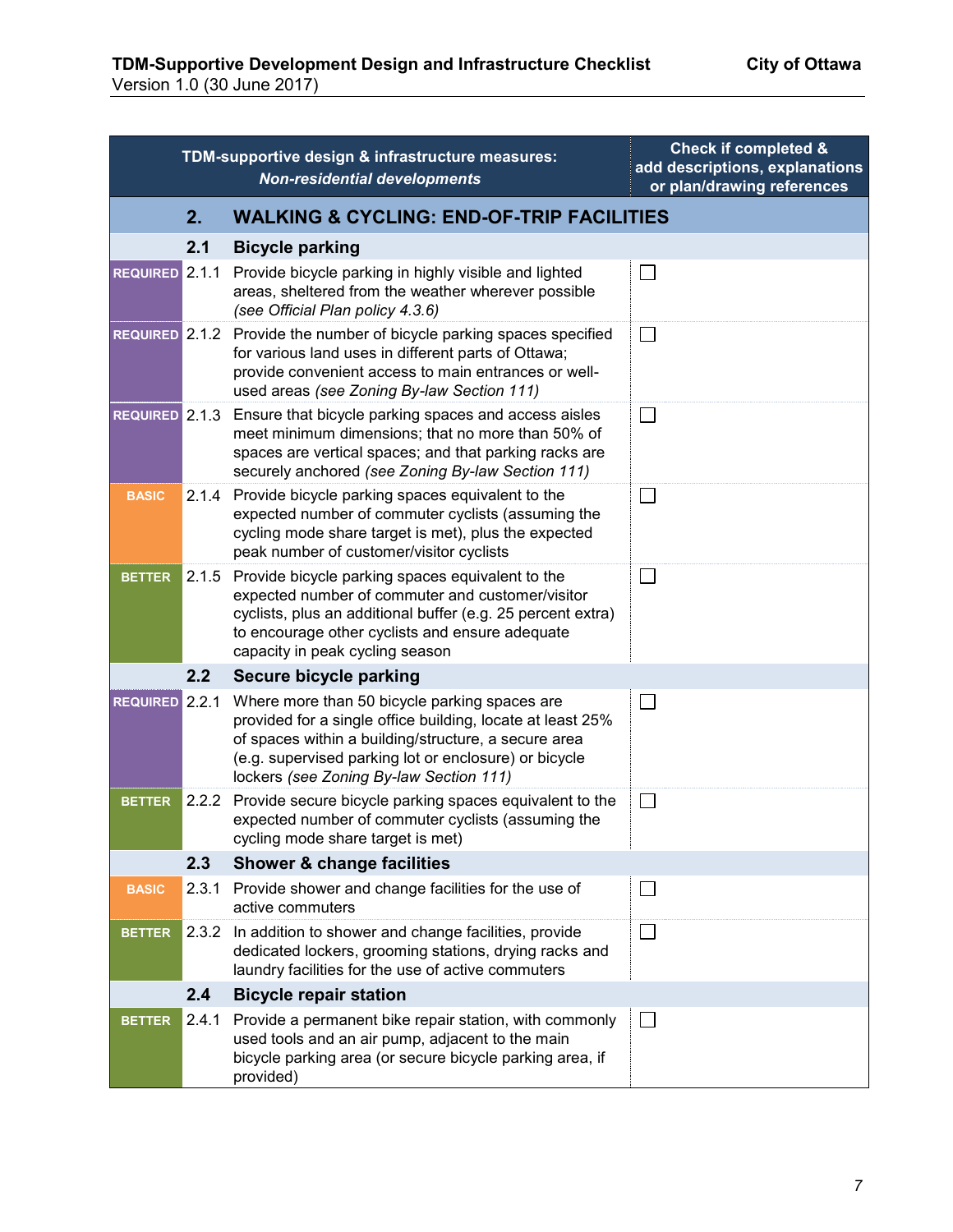|               |       | TDM-supportive design & infrastructure measures:<br><b>Non-residential developments</b>                                                                                                          | <b>Check if completed &amp;</b><br>add descriptions, explanations<br>or plan/drawing references |
|---------------|-------|--------------------------------------------------------------------------------------------------------------------------------------------------------------------------------------------------|-------------------------------------------------------------------------------------------------|
|               | 3.    | <b>TRANSIT</b>                                                                                                                                                                                   |                                                                                                 |
|               | 3.1   | <b>Customer amenities</b>                                                                                                                                                                        |                                                                                                 |
| <b>BASIC</b>  | 3.1.1 | Provide shelters, lighting and benches at any on-site<br>transit stops                                                                                                                           | $\Box$                                                                                          |
| <b>BASIC</b>  |       | 3.1.2 Where the site abuts an off-site transit stop and<br>insufficient space exists for a transit shelter in the public<br>right-of-way, protect land for a shelter and/or install a<br>shelter | $\Box$                                                                                          |
| <b>BETTER</b> |       | 3.1.3 Provide a secure and comfortable interior waiting area<br>by integrating any on-site transit stops into the building                                                                       | $\Box$                                                                                          |
|               | 4.    | <b>RIDESHARING</b>                                                                                                                                                                               |                                                                                                 |
|               | 4.1   | Pick-up & drop-off facilities                                                                                                                                                                    |                                                                                                 |
| <b>BASIC</b>  | 4.1.1 | Provide a designated area for carpool drivers (plus taxis<br>and ride-hailing services) to drop off or pick up<br>passengers without using fire lanes or other no-stopping<br>zones              | $\Box$                                                                                          |
|               | 4.2   | <b>Carpool parking</b>                                                                                                                                                                           |                                                                                                 |
| <b>BASIC</b>  | 4.2.1 | Provide signed parking spaces for carpools in a priority<br>location close to a major building entrance, sufficient in<br>number to accommodate the mode share target for<br>carpools            | $\mathcal{L}$                                                                                   |
| <b>BETTER</b> | 4.2.2 | At large developments, provide spaces for carpools in a<br>separate, access-controlled parking area to simplify<br>enforcement                                                                   | $\Box$                                                                                          |
|               | 5.    | <b>CARSHARING &amp; BIKESHARING</b>                                                                                                                                                              |                                                                                                 |
|               | 5.1   | <b>Carshare parking spaces</b>                                                                                                                                                                   |                                                                                                 |
| <b>BETTER</b> | 5.1.1 | Provide carshare parking spaces in permitted non-<br>residential zones, occupying either required or provided<br>parking spaces (see Zoning By-law Section 94)                                   |                                                                                                 |
|               | 5.2   | <b>Bikeshare station location</b>                                                                                                                                                                |                                                                                                 |
| <b>BETTER</b> | 5.2.1 | Provide a designated bikeshare station area near a<br>major building entrance, preferably lighted and<br>sheltered with a direct walkway connection                                              | ⊔                                                                                               |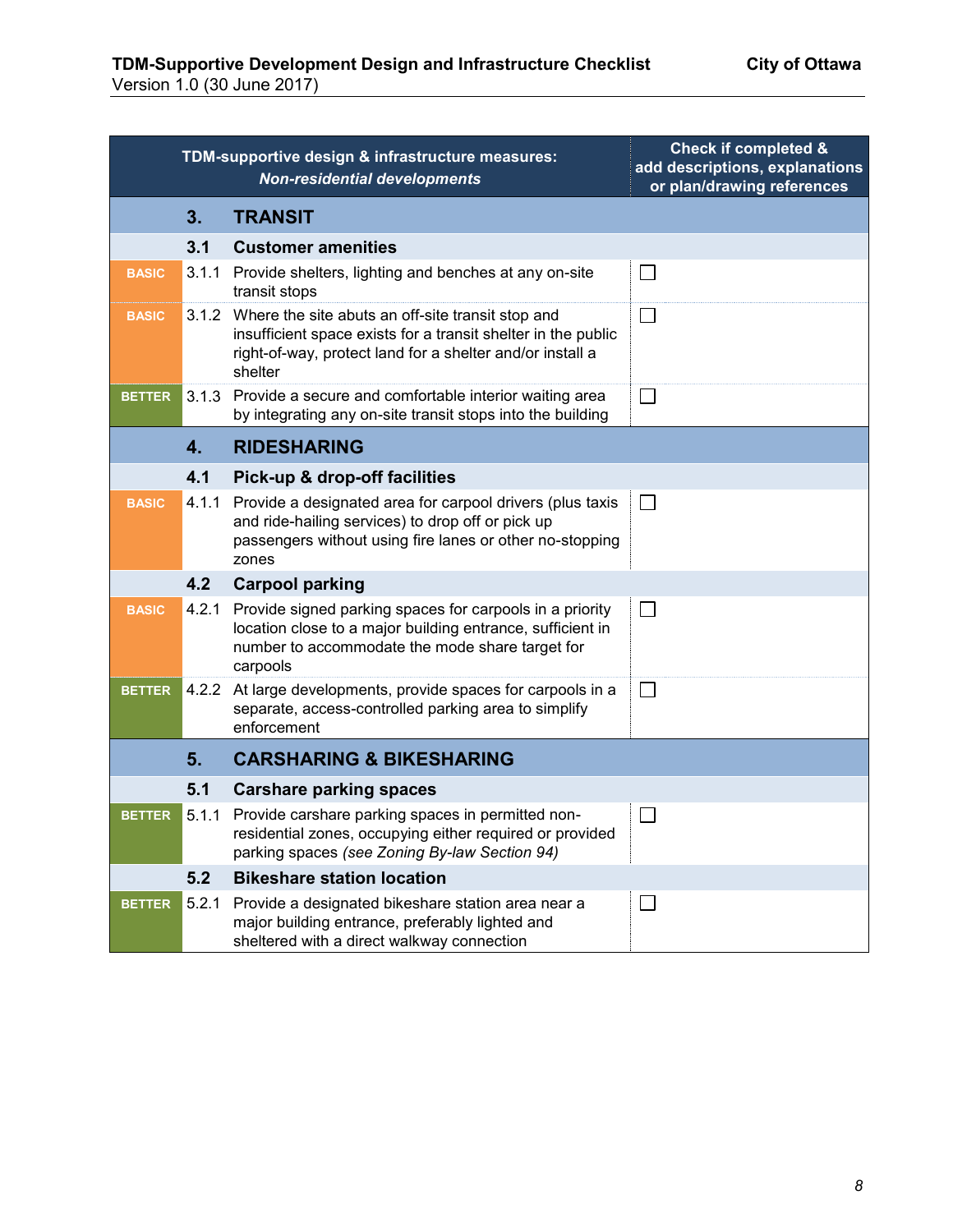| TDM-supportive design & infrastructure measures:<br><b>Non-residential developments</b> |       |                                                                                                                                                                                                                                                                                                     | <b>Check if completed &amp;</b><br>add descriptions, explanations<br>or plan/drawing references |
|-----------------------------------------------------------------------------------------|-------|-----------------------------------------------------------------------------------------------------------------------------------------------------------------------------------------------------------------------------------------------------------------------------------------------------|-------------------------------------------------------------------------------------------------|
|                                                                                         | 6.    | <b>PARKING</b>                                                                                                                                                                                                                                                                                      |                                                                                                 |
|                                                                                         | 6.1   | <b>Number of parking spaces</b>                                                                                                                                                                                                                                                                     |                                                                                                 |
| REQUIRED 6.1.1                                                                          |       | Do not provide more parking than permitted by zoning,<br>nor less than required by zoning, unless a variance is<br>being applied for                                                                                                                                                                | $\Box$                                                                                          |
| <b>BASIC</b>                                                                            |       | 6.1.2 Provide parking for long-term and short-term users that<br>is consistent with mode share targets, considering the<br>potential for visitors to use off-site public parking                                                                                                                    | $\Box$                                                                                          |
| <b>BASIC</b>                                                                            | 6.1.3 | Where a site features more than one use, provide<br>shared parking and reduce the cumulative number of<br>parking spaces accordingly (see Zoning By-law<br>Section 104)                                                                                                                             | $\Box$                                                                                          |
| <b>BETTER</b>                                                                           | 6.1.4 | Reduce the minimum number of parking spaces<br>required by zoning by one space for each 13 square<br>metres of gross floor area provided as shower rooms,<br>change rooms, locker rooms and other facilities for<br>cyclists in conjunction with bicycle parking (see Zoning<br>By-law Section 111) | $\Box$                                                                                          |
|                                                                                         | 6.2   | Separate long-term & short-term parking areas                                                                                                                                                                                                                                                       |                                                                                                 |
| <b>BETTER</b>                                                                           | 6.2.1 | Separate short-term and long-term parking areas using<br>signage or physical barriers, to permit access controls<br>and simplify enforcement (i.e. to discourage employees<br>from parking in visitor spaces, and vice versa)                                                                       | $\perp$                                                                                         |
|                                                                                         | 7.    | <b>OTHER</b>                                                                                                                                                                                                                                                                                        |                                                                                                 |
|                                                                                         | 7.1   | On-site amenities to minimize off-site trips                                                                                                                                                                                                                                                        |                                                                                                 |
| <b>BETTER</b>                                                                           | 7.1.1 | Provide on-site amenities to minimize mid-day or<br>mid-commute errands                                                                                                                                                                                                                             | $\overline{\phantom{a}}$                                                                        |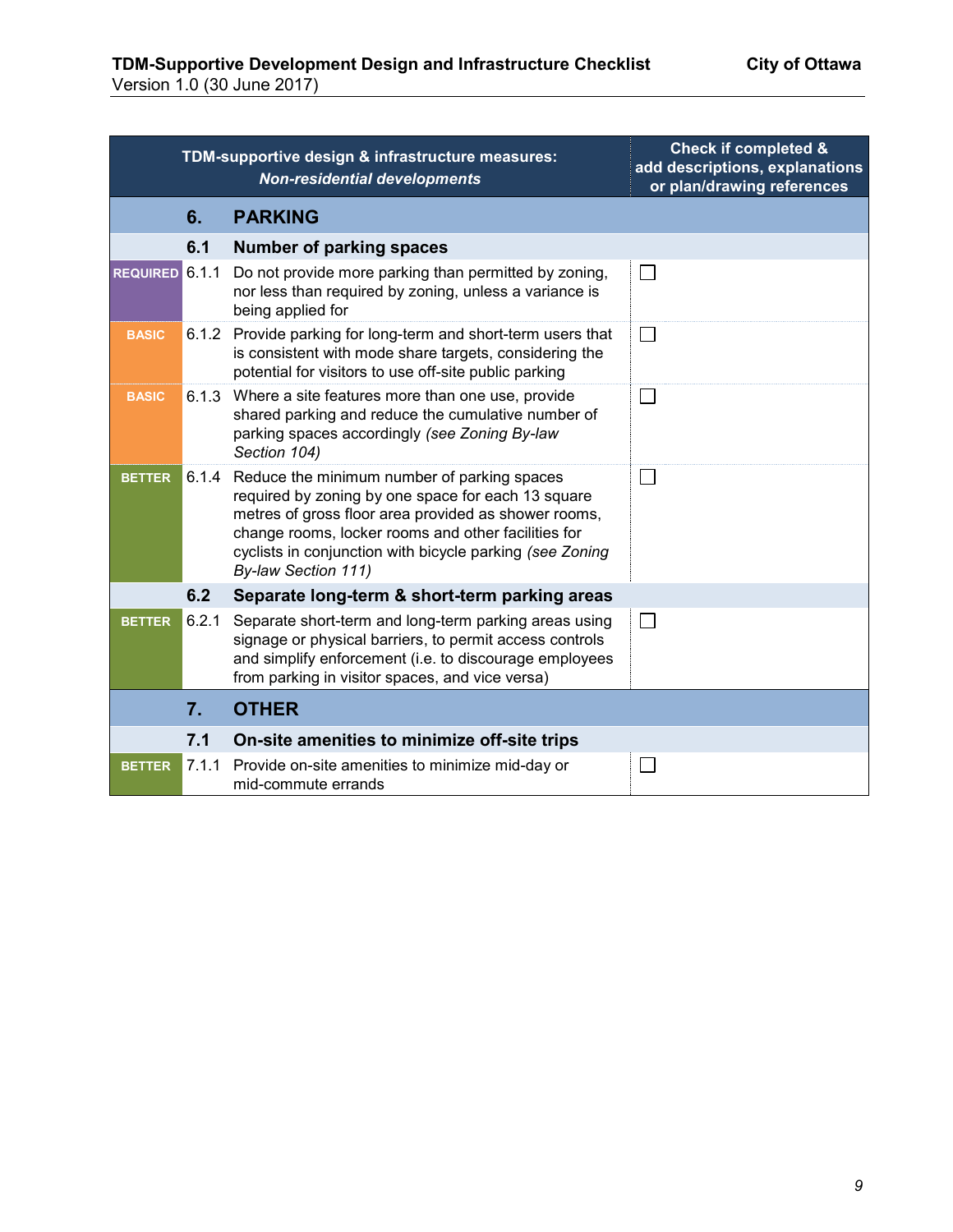## <span id="page-9-0"></span>**TDM-Supportive Development Design and Infrastructure Checklist:**  *Residential Developments (multi-family or condominium)*

| Legend          |                                                                                                                   |  |  |
|-----------------|-------------------------------------------------------------------------------------------------------------------|--|--|
| <b>REQUIRED</b> | The Official Plan or Zoning By-law provides related guidance<br>that must be followed                             |  |  |
| <b>BASIC</b>    | The measure is generally feasible and effective, and in most<br>cases would benefit the development and its users |  |  |
| <b>BETTER</b>   | The measure could maximize support for users of sustainable<br>modes, and optimize development performance        |  |  |

| TDM-supportive design & infrastructure measures:<br><b>Residential developments</b> |       |                                                                                                                                                                                                                                                                                                                                                                                                                                                                                                                                                                                                                                                       | <b>Check if completed &amp;</b><br>add descriptions, explanations<br>or plan/drawing references |
|-------------------------------------------------------------------------------------|-------|-------------------------------------------------------------------------------------------------------------------------------------------------------------------------------------------------------------------------------------------------------------------------------------------------------------------------------------------------------------------------------------------------------------------------------------------------------------------------------------------------------------------------------------------------------------------------------------------------------------------------------------------------------|-------------------------------------------------------------------------------------------------|
|                                                                                     | 1.    | <b>WALKING &amp; CYCLING: ROUTES</b>                                                                                                                                                                                                                                                                                                                                                                                                                                                                                                                                                                                                                  |                                                                                                 |
|                                                                                     | 1.1   | <b>Building location &amp; access points</b>                                                                                                                                                                                                                                                                                                                                                                                                                                                                                                                                                                                                          |                                                                                                 |
| <b>BASIC</b>                                                                        | 1.1.1 | Locate building close to the street, and do not locate<br>parking areas between the street and building entrances                                                                                                                                                                                                                                                                                                                                                                                                                                                                                                                                     | $\Box$                                                                                          |
| <b>BASIC</b>                                                                        |       | 1.1.2 Locate building entrances in order to minimize walking<br>distances to sidewalks and transit stops/stations                                                                                                                                                                                                                                                                                                                                                                                                                                                                                                                                     | $\Box$                                                                                          |
| <b>BASIC</b>                                                                        | 1.1.3 | Locate building doors and windows to ensure visibility of<br>pedestrians from the building, for their security and<br>comfort                                                                                                                                                                                                                                                                                                                                                                                                                                                                                                                         | $\Box$                                                                                          |
|                                                                                     | 1.2   | <b>Facilities for walking &amp; cycling</b>                                                                                                                                                                                                                                                                                                                                                                                                                                                                                                                                                                                                           |                                                                                                 |
| <b>REQUIRED</b>                                                                     | 1.2.1 | Provide convenient, direct access to stations or major<br>stops along rapid transit routes within 600 metres;<br>minimize walking distances from buildings to rapid<br>transit; provide pedestrian-friendly, weather-protected<br>(where possible) environment between rapid transit<br>accesses and building entrances; ensure quality<br>linkages from sidewalks through building entrances to<br>integrated stops/stations (see Official Plan policy 4.3.3)                                                                                                                                                                                        | $\Box$                                                                                          |
| REQUIRED 1.2.2                                                                      |       | Provide safe, direct and attractive pedestrian access<br>from public sidewalks to building entrances through<br>such measures as: reducing distances between public<br>sidewalks and major building entrances; providing<br>walkways from public streets to major building<br>entrances; within a site, providing walkways along the<br>front of adjoining buildings, between adjacent buildings,<br>and connecting areas where people may congregate,<br>such as courtyards and transit stops; and providing<br>weather protection through canopies, colonnades, and<br>other design elements wherever possible (see Official<br>Plan policy 4.3.12) | $\Box$                                                                                          |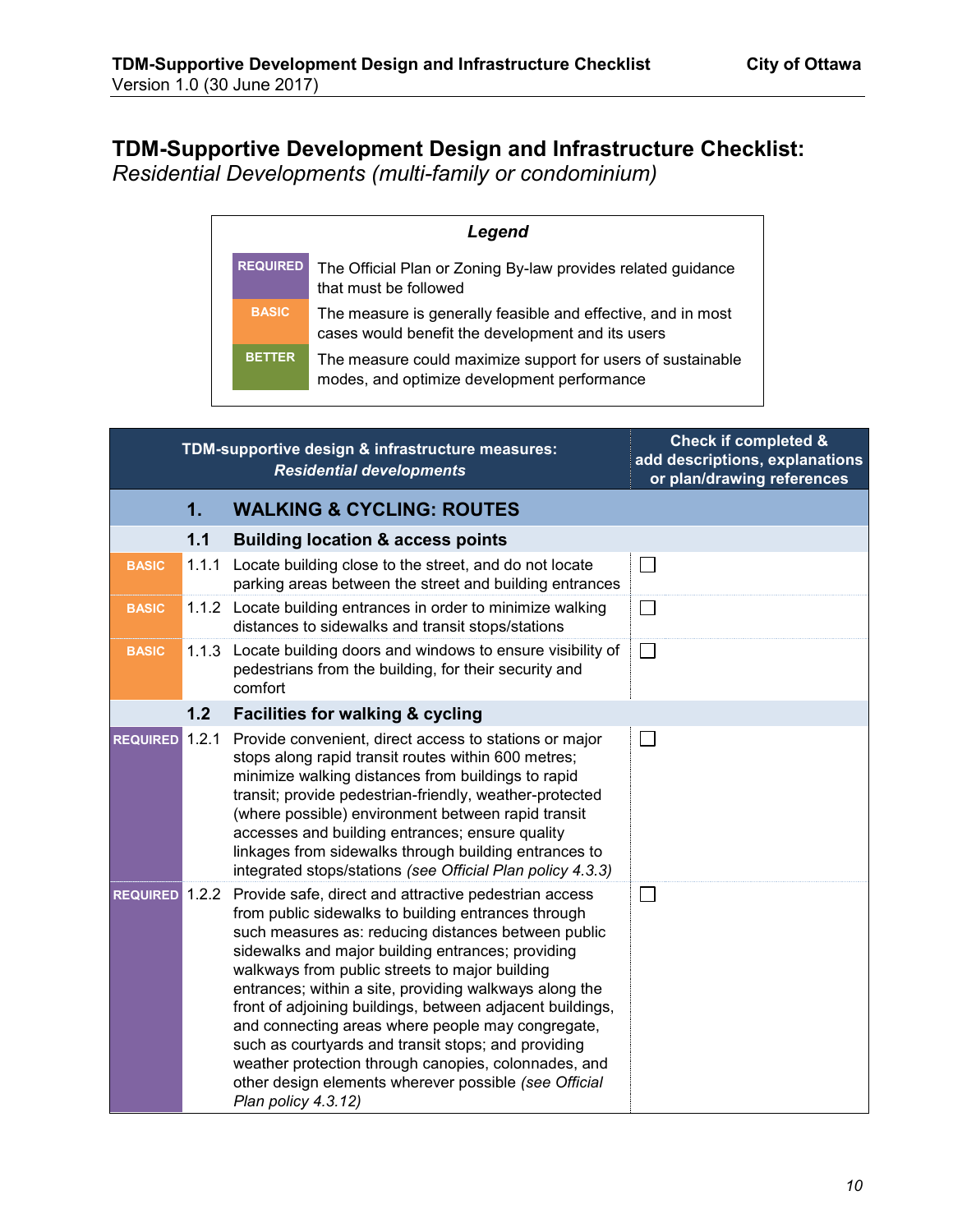|                       |       | TDM-supportive design & infrastructure measures:<br><b>Residential developments</b>                                                                                                                                                                                                                                                                                                                                                                                   | <b>Check if completed &amp;</b><br>add descriptions, explanations<br>or plan/drawing references |
|-----------------------|-------|-----------------------------------------------------------------------------------------------------------------------------------------------------------------------------------------------------------------------------------------------------------------------------------------------------------------------------------------------------------------------------------------------------------------------------------------------------------------------|-------------------------------------------------------------------------------------------------|
|                       |       | REQUIRED 1.2.3 Provide sidewalks of smooth, well-drained walking<br>surfaces of contrasting materials or treatments to<br>differentiate pedestrian areas from vehicle areas, and<br>provide marked pedestrian crosswalks at intersection<br>sidewalks (see Official Plan policy 4.3.10)                                                                                                                                                                               |                                                                                                 |
| REQUIRED 1.2.4        |       | Make sidewalks and open space areas easily<br>accessible through features such as gradual grade<br>transition, depressed curbs at street corners and<br>convenient access to extra-wide parking spaces and<br>ramps (see Official Plan policy 4.3.10)                                                                                                                                                                                                                 | $\mathbf{L}$                                                                                    |
| <b>REQUIRED</b> 1.2.5 |       | Include adequately spaced inter-block/street cycling and<br>pedestrian connections to facilitate travel by active<br>transportation. Provide links to the existing or planned<br>network of public sidewalks, multi-use pathways and on-<br>road cycle routes. Where public sidewalks and multi-use<br>pathways intersect with roads, consider providing traffic<br>control devices to give priority to cyclists and<br>pedestrians (see Official Plan policy 4.3.11) | $\mathsf{L}$                                                                                    |
| <b>BASIC</b>          |       | 1.2.6 Provide safe, direct and attractive walking routes from<br>building entrances to nearby transit stops                                                                                                                                                                                                                                                                                                                                                           |                                                                                                 |
| <b>BASIC</b>          |       | 1.2.7 Ensure that walking routes to transit stops are secure,<br>visible, lighted, shaded and wind-protected wherever<br>possible                                                                                                                                                                                                                                                                                                                                     | $\Box$                                                                                          |
| <b>BASIC</b>          | 1.2.8 | Design roads used for access or circulation by cyclists<br>using a target operating speed of no more than 30 km/h,<br>or provide a separated cycling facility                                                                                                                                                                                                                                                                                                         |                                                                                                 |
|                       | 1.3   | Amenities for walking & cycling                                                                                                                                                                                                                                                                                                                                                                                                                                       |                                                                                                 |
| <b>BASIC</b>          | 1.3.1 | Provide lighting, landscaping and benches along<br>walking and cycling routes between building entrances<br>and streets, sidewalks and trails                                                                                                                                                                                                                                                                                                                         | П                                                                                               |
| <b>BASIC</b>          | 1.3.2 | Provide wayfinding signage for site access (where<br>required, e.g. when multiple buildings or entrances<br>exist) and egress (where warranted, such as when<br>directions to reach transit stops/stations, trails or other<br>common destinations are not obvious)                                                                                                                                                                                                   | $\mathbf{L}$                                                                                    |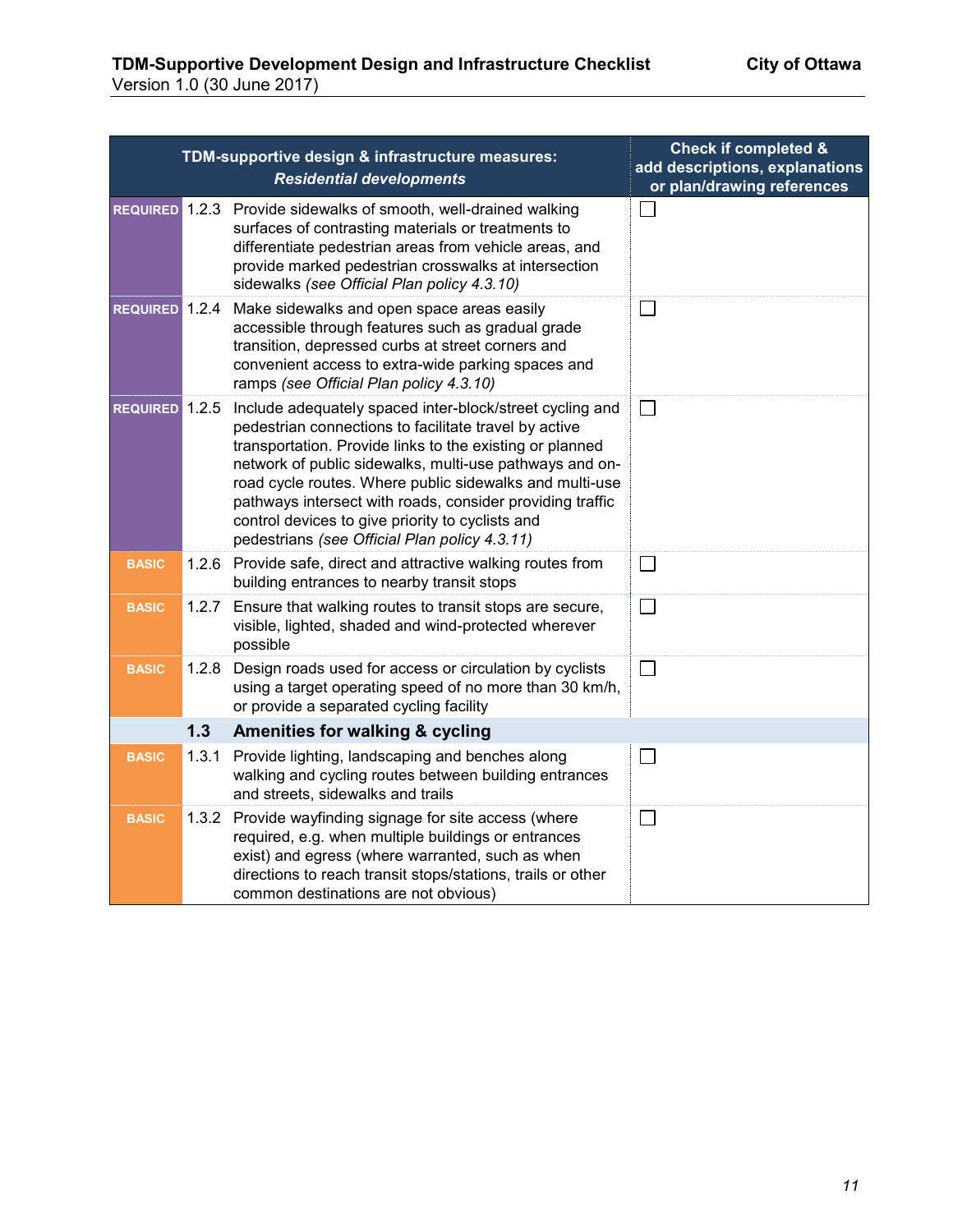|                       |       | TDM-supportive design & infrastructure measures:<br><b>Residential developments</b>                                                                                                                                                                                          | <b>Check if completed &amp;</b><br>add descriptions, explanations<br>or plan/drawing references |
|-----------------------|-------|------------------------------------------------------------------------------------------------------------------------------------------------------------------------------------------------------------------------------------------------------------------------------|-------------------------------------------------------------------------------------------------|
|                       | 2.    | <b>WALKING &amp; CYCLING: END-OF-TRIP FACILITIES</b>                                                                                                                                                                                                                         |                                                                                                 |
|                       | 2.1   | <b>Bicycle parking</b>                                                                                                                                                                                                                                                       |                                                                                                 |
| REQUIRED 2.1.1        |       | Provide bicycle parking in highly visible and lighted<br>areas, sheltered from the weather wherever possible<br>(see Official Plan policy 4.3.6)                                                                                                                             | Г                                                                                               |
|                       |       | REQUIRED 2.1.2 Provide the number of bicycle parking spaces specified<br>for various land uses in different parts of Ottawa;<br>provide convenient access to main entrances or well-<br>used areas (see Zoning By-law Section 111)                                           | $\Box$                                                                                          |
| <b>REQUIRED</b> 2.1.3 |       | Ensure that bicycle parking spaces and access aisles<br>meet minimum dimensions; that no more than 50% of<br>spaces are vertical spaces; and that parking racks are<br>securely anchored (see Zoning By-law Section 111)                                                     | $\Box$                                                                                          |
| <b>BASIC</b>          | 2.1.4 | Provide bicycle parking spaces equivalent to the<br>expected number of resident-owned bicycles, plus the<br>expected peak number of visitor cyclists                                                                                                                         | $\Box$                                                                                          |
|                       | 2.2   | Secure bicycle parking                                                                                                                                                                                                                                                       |                                                                                                 |
| REQUIRED 2.2.1        |       | Where more than 50 bicycle parking spaces are<br>provided for a single residential building, locate at least<br>25% of spaces within a building/structure, a secure area<br>(e.g. supervised parking lot or enclosure) or bicycle<br>lockers (see Zoning By-law Section 111) |                                                                                                 |
| <b>BETTER</b>         | 2.2.2 | Provide secure bicycle parking spaces equivalent to at<br>least the number of units at condominiums or multi-<br>family residential developments                                                                                                                             | $\Box$                                                                                          |
|                       | 2.3   | <b>Bicycle repair station</b>                                                                                                                                                                                                                                                |                                                                                                 |
| <b>BETTER</b>         | 2.3.1 | Provide a permanent bike repair station, with commonly<br>used tools and an air pump, adjacent to the main<br>bicycle parking area (or secure bicycle parking area, if<br>provided)                                                                                          | $\Box$                                                                                          |
|                       | 3.    | <b>TRANSIT</b>                                                                                                                                                                                                                                                               |                                                                                                 |
|                       | 3.1   | <b>Customer amenities</b>                                                                                                                                                                                                                                                    |                                                                                                 |
| <b>BASIC</b>          | 3.1.1 | Provide shelters, lighting and benches at any on-site<br>transit stops                                                                                                                                                                                                       |                                                                                                 |
| <b>BASIC</b>          | 3.1.2 | Where the site abuts an off-site transit stop and<br>insufficient space exists for a transit shelter in the public<br>right-of-way, protect land for a shelter and/or install a<br>shelter                                                                                   | $\Box$                                                                                          |
| <b>BETTER</b>         | 3.1.3 | Provide a secure and comfortable interior waiting area<br>by integrating any on-site transit stops into the building                                                                                                                                                         | $\Box$                                                                                          |